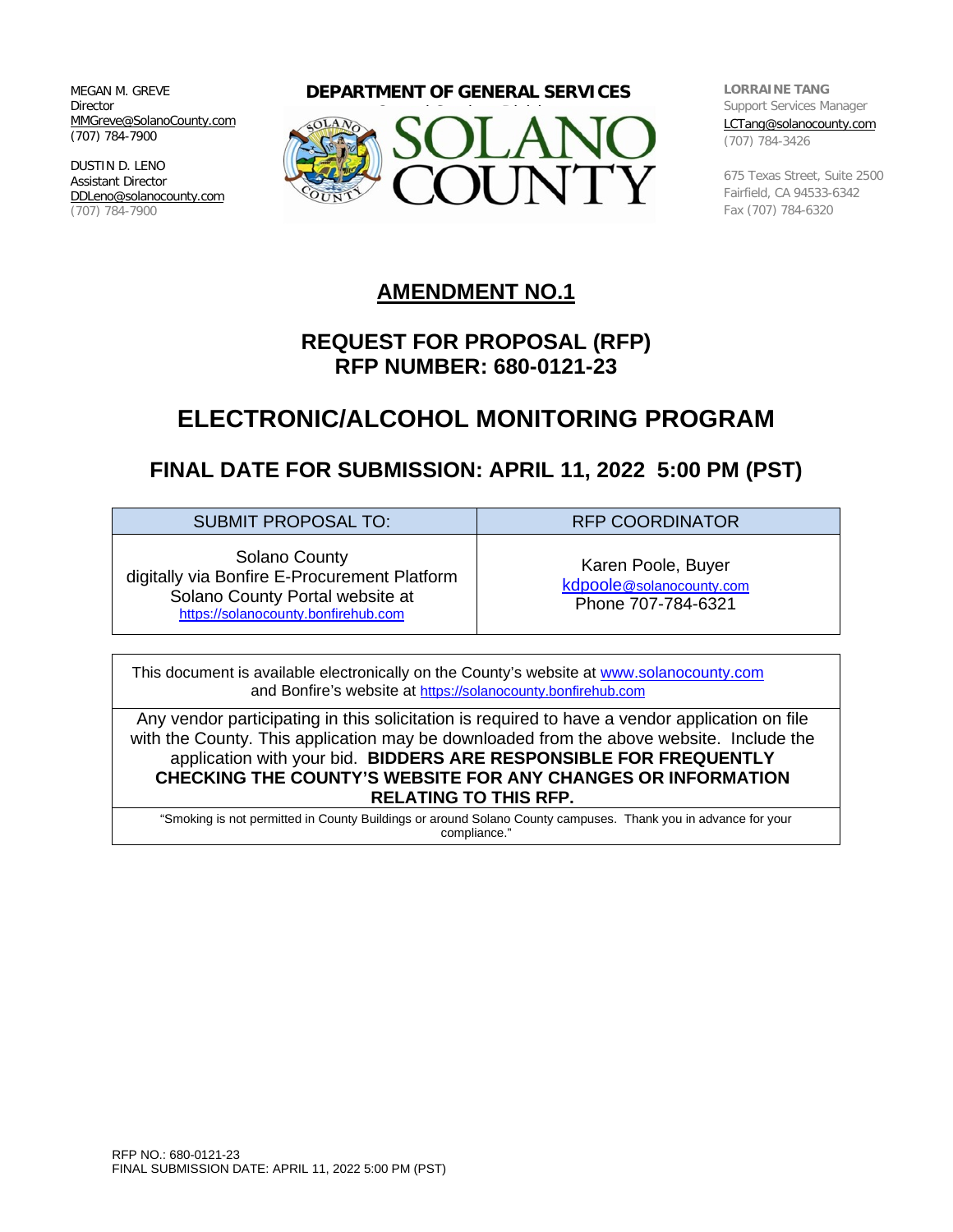### **AMENDMENT 1 RFP NUMBER: 680-0121-23 ELECTRONIC/ALCOHOL MONITORING PROGRAM**

February 18, 2022

Pursuant to Request for Proposal, RFP No. 680-0121-23, Electronic/Alcohol Monitoring Program, for Solano County, Probation Department, the County of Solano has amended the RFP to reflect the following change(s):

- 1. Amended Schedule of Events
- 2. Bid Submission Date: April 11, 2022 5:00 P.M.
- 3. Instructions for ZOOM Virtual Meeting (see below)

The Conference will be held via Zoom on Friday, March 18, 2022, please see below conference information:

Join Zoom Meeting [https://us06web.zoom.us/j/85112602918?pwd=OENDcnBUWEw3d1FVZ1ZkNkpTdUROdz09](https://gcc02.safelinks.protection.outlook.com/?url=https%3A%2F%2Fus06web.zoom.us%2Fj%2F85112602918%3Fpwd%3DOENDcnBUWEw3d1FVZ1ZkNkpTdUROdz09&data=04%7C01%7C%7C40da579c43d848bf9f7808d9f24359f0%7C5e7f20ace5f14f838c3bce44b8486421%7C0%7C0%7C637807193351368566%7CUnknown%7CTWFpbGZsb3d8eyJWIjoiMC4wLjAwMDAiLCJQIjoiV2luMzIiLCJBTiI6Ik1haWwiLCJXVCI6Mn0%3D%7C3000&sdata=9iBP81HIVgQ11skhd%2B%2Fu1gTF6ECTWonWm6tyuq6HBtc%3D&reserved=0)

Meeting ID: 851 1260 2918 Passcode: 161682 One tap mobile +17207072699,,85112602918#,,,,\*161682# US (Denver) +12532158782,,85112602918#,,,,\*161682# US (Tacoma)

Dial by your location

 +1 720 707 2699 US (Denver) +1 253 215 8782 US (Tacoma) +1 346 248 7799 US (Houston) +1 646 558 8656 US (New York) +1 301 715 8592 US (Washington DC) +1 312 626 6799 US (Chicago) Meeting ID: 851 1260 2918 Passcode: 161682 Find your local number: [https://us06web.zoom.us/u/kdLtQkFh3](https://gcc02.safelinks.protection.outlook.com/?url=https%3A%2F%2Fus06web.zoom.us%2Fu%2FkdLtQkFh3&data=04%7C01%7C%7C40da579c43d848bf9f7808d9f24359f0%7C5e7f20ace5f14f838c3bce44b8486421%7C0%7C0%7C637807193351368566%7CUnknown%7CTWFpbGZsb3d8eyJWIjoiMC4wLjAwMDAiLCJQIjoiV2luMzIiLCJBTiI6Ik1haWwiLCJXVCI6Mn0%3D%7C3000&sdata=5%2Bwsjg0lGSnPn9NBM4xEYo6HgzvUSafAe7dai8%2F%2Bmkg%3D&reserved=0)

All other terms and conditions and other requirements contained in the RFP remain unchanged. Also, please complete amendment acknowledgement letter (attached) and return with your RFP submittal.

This amendment shall be considered part of the Request for Proposals for the above-mentioned services as though it had been issued at the same time and shall be incorporated integrally therewith. Where provisions of the following supplementary data differ from those of the original RFP package, this amendment shall govern and take precedence.

Interested firms are hereby notified that they shall make any necessary adjustment(s) in the response to this RFP as a result of this amendment. It will be construed that each firm's response is submitted with full knowledge of all modifications and supplemental data specified herein.

The County of Solano thanks you for your expressed interest in its RFP and looks forward to your response to this RFP.

Karen Poole RFP Coordinator

**Attachments** 

- 1: Amended Schedule of Events
- 2: Amendment Acknowledgement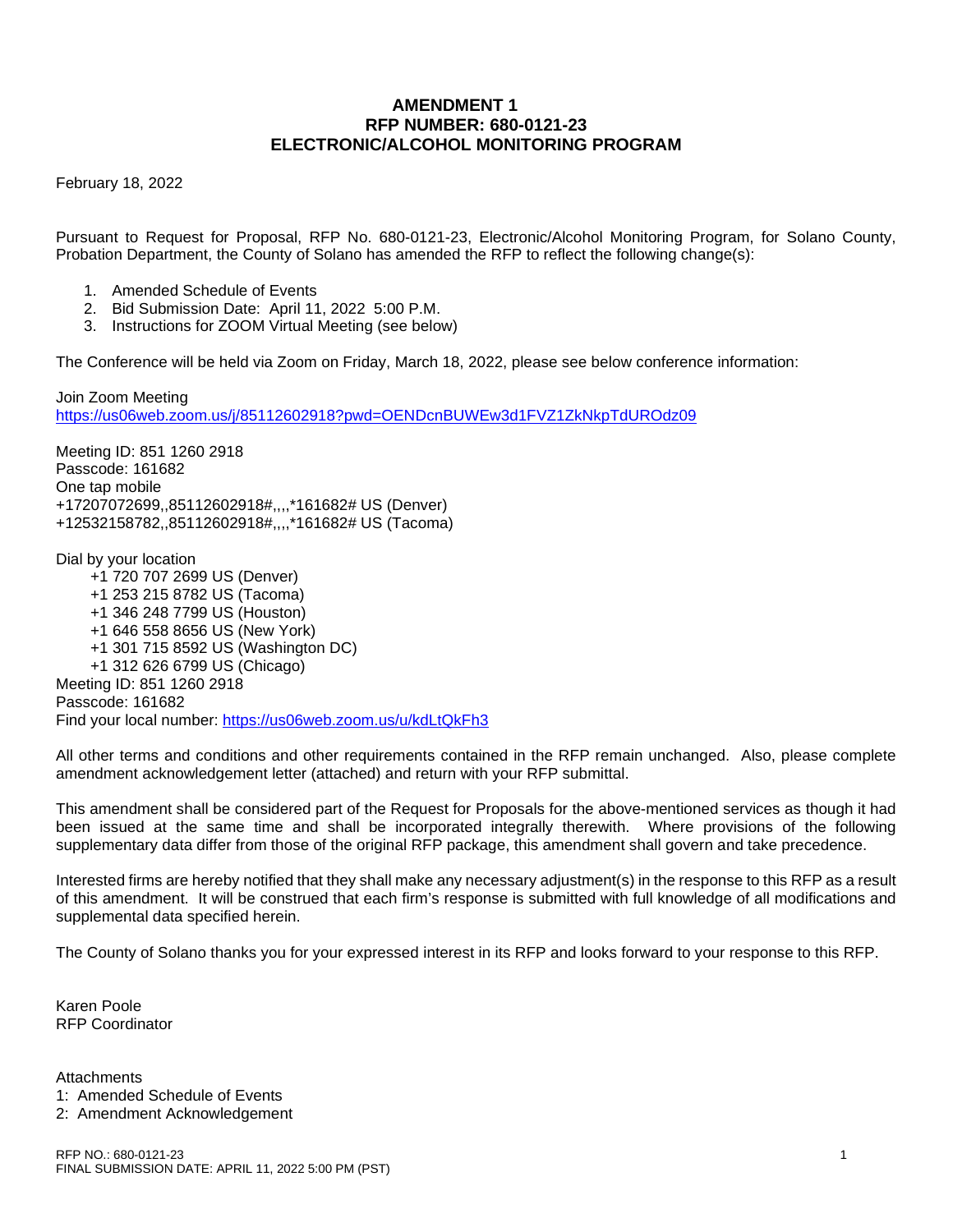# **AMENDED SCHEDULE OF EVENTS**

| February 9, 2022          | <b>RFP</b> issued                                                                                                                              |
|---------------------------|------------------------------------------------------------------------------------------------------------------------------------------------|
|                           |                                                                                                                                                |
| February 18, 2022         | Intent to Propose submitted                                                                                                                    |
| March 18, 2022 10:00 a.m. | Optional pre-proposal conference - Attendance, though not mandatory is<br>highly recommended. 475 Union Avenue, Fairfield, CA 94533            |
|                           | Questions concerning RFP and project should be emailed to                                                                                      |
| March 22, 2022            | kdpoole@solanocounty.com or submit via electronic submission to Bonfire<br>website https://Solanocounty.Bonfirehub.com no later than 5:00 p.m. |
|                           | The County's response to questions posted on Bonfire website at                                                                                |
| March 25, 2022 5:00 p.m.  | https://Solanocounty.Bonfirehub.com                                                                                                            |
|                           | An electronic submission of Proposals via Bonfire at                                                                                           |
|                           | https://Solanocounty.Bonfirehub.com are due no later than 5:00 p.m. Late                                                                       |
| April 11, 2022            | submittals will not be accepted.                                                                                                               |
| April 12-15, 2022         | Evaluations                                                                                                                                    |
| To Be Determined          | Interviews/Presentations if required                                                                                                           |
| To Be Determined          | Notification selected vendor                                                                                                                   |
| To Be Determined          | Contracting process                                                                                                                            |
| July 1, 2022              | <b>Project Commences</b>                                                                                                                       |